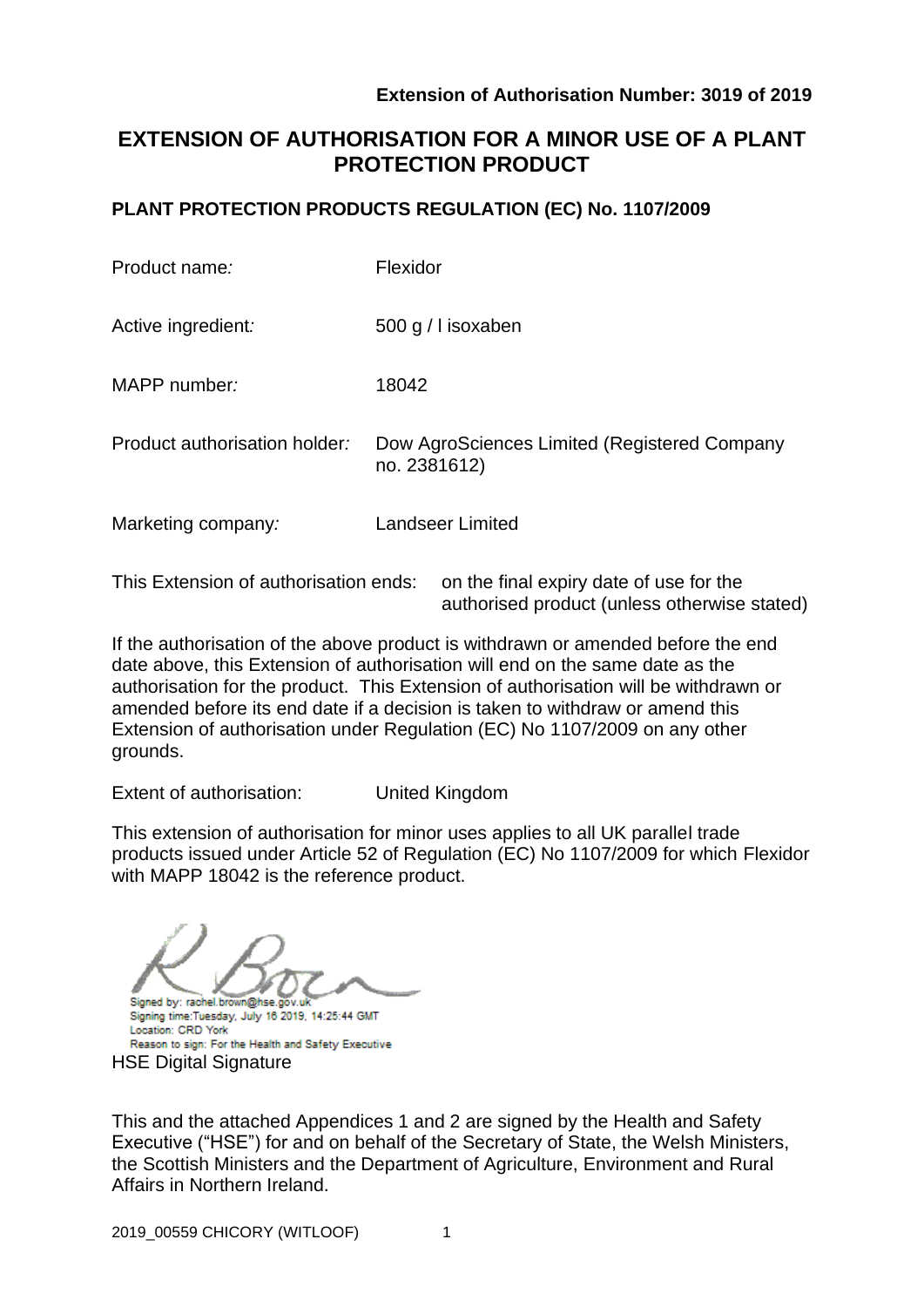Date of issue: 16 July 2019

### **EXPLANATORY NOTES**

- 1. This is Extension of authorisation number 3019 of 2019.
- 2. This Extension of authorisation will be published on the website of the Chemicals Regulation Division of the HSE.
- 3. Application reference number: COP 2019/00559
- 4. Persons using the product to which this Extension of authorisation applies should acquaint themselves with and observe all requirements contained in the Regulation (EC) No 1107/2009, including the duty on the holder of any Extension of authorisation to notify information on potentially dangerous effects, a contravention of which is a criminal offence under those Regulations.
- 5. Neither the efficacy nor the phytotoxicity of the product for which this Extension of authorisation has been granted has been assessed and, as such, the user bears the risk in respect of failures concerning its efficacy and phytotoxicity.

# **ADVISORY INFORMATION**

This Extension of Authorisation relates to the use of 'Flexidor' (M18042) as a herbicide for use on chicory and witloof for the control of Field Pansy (*Viola arvensis*), Nettle (*Urtica dioica*), Red dead nettle (*Lamium purpureum*), Speedwells (*Veronica spp.*), Scentless Mayweed (*Tripleurospermum inodorum*), groundsel (*Senecio vulgaris*), Corn spurry (*Spergula arvensis*), Common purslane (*Portulaca oleracea*), Knotweed (*Polygonum spp.*), Chickweed (*Stellaria media*) and Pearlwort (*Sagina spp.*).

Applications must be made via ground sprayers in a water volume of 100-400 litres per hectare.

IMPORTANT: When applying this product under the terms of this Extension of Use Notice, comply with any resistance guidance or restrictions stated on the product label.

Total reliance on one pesticide will hasten the development of resistance. Pesticides of different chemical types or alternative control measures should be included in the planned programme. Alternating with different modes of action is a recognised antiresistance strategy.

Flexidor has residual activity which may influence husbandry prior to the next crop in the rotation, please refer to authorised label.

Application should be made only apply during the dormant period of the crop.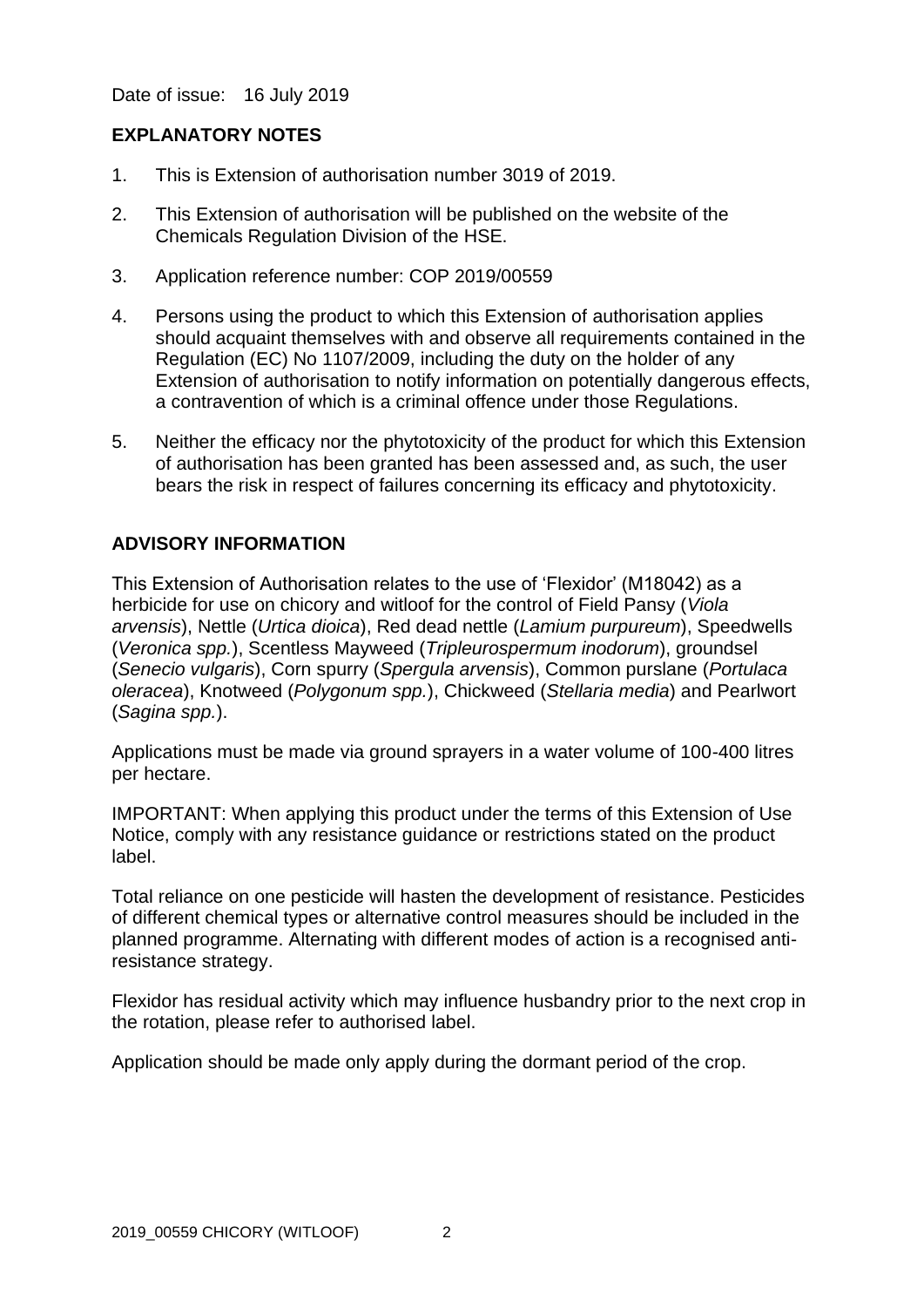# **APPENDIX 1: CONDITIONS OF EXTENSION OF AUTHORISATION**

The conditions below are obligatory. They must be complied with when the Extension of authorisation occurs. Failure to comply with the following conditions will result in the withdrawal or amendment of the Extension of authorisation under Regulation (EC) No 1107/2009 and may result in other enforcement action, including prosecution. For the purposes of this Extension of authorisation only, the conditions and/or requirements shown below supersede any corresponding conditions and/or requirements set out on the label or otherwise provided for under the product authorisation **which would otherwise apply**.

| ×<br>۰.<br>×<br>w<br>۰.<br>M.<br>۰.<br>w<br>۰. |
|------------------------------------------------|
|------------------------------------------------|

| Field of use:                | <b>ONLY AS A HERBICIDE</b>                                           |                                                                                                                                                                                                          |               |                                                          |                                |  |  |
|------------------------------|----------------------------------------------------------------------|----------------------------------------------------------------------------------------------------------------------------------------------------------------------------------------------------------|---------------|----------------------------------------------------------|--------------------------------|--|--|
| User:                        | Professional                                                         |                                                                                                                                                                                                          |               |                                                          |                                |  |  |
| Crops/situations:            | <b>Maximum</b><br>individual dose: dose:<br>(litres product /<br>ha) |                                                                                                                                                                                                          | Maximum total | <b>Maximum</b><br>number of<br>treatments: (per<br>crop) | Latest time of<br>application: |  |  |
| Chicory (witloof)            | 0.2                                                                  |                                                                                                                                                                                                          |               | 1                                                        | <b>BBCH 16</b>                 |  |  |
| Environmental protection:    |                                                                      | Extreme care must be taken to avoid spray drift onto<br>non-crop plants outside of the target area.                                                                                                      |               |                                                          |                                |  |  |
| Other specific restrictions: |                                                                      | This product must only be applied in accordance<br>with the terms of this extension of authorisation, the<br>product label and/or leaflet and any additional<br>guidance on extensions of authorisation. |               |                                                          |                                |  |  |